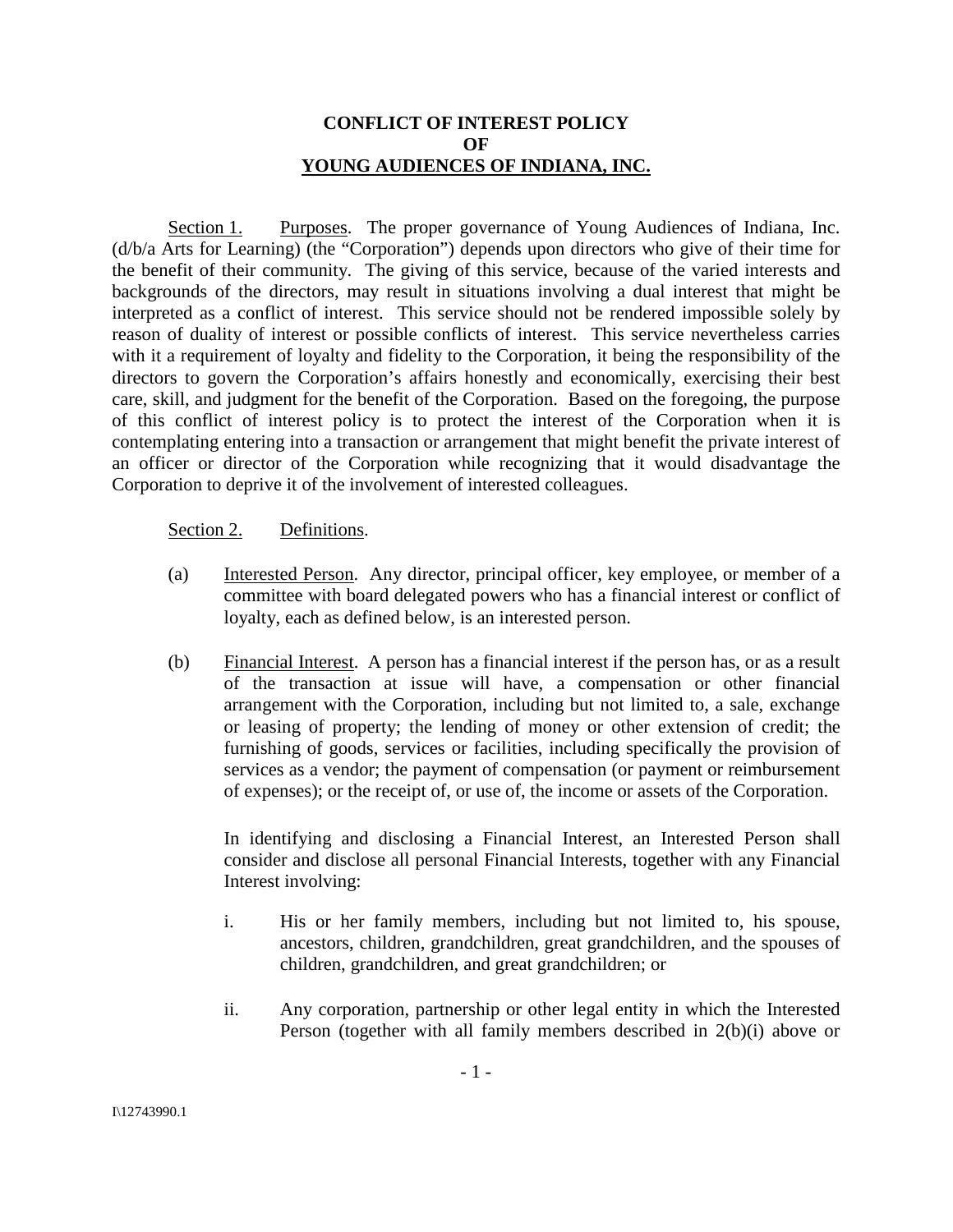other Interested Persons):

- A. Holds a position of influence or control, such as but not limited to, as trustee, director, president, chief executive officer, chief operating officer, chief financial officer, or treasurer; or
- B. Owns greater than 20% of the total combined voting power.
- (c) Conflict of Loyalty. It is the intent of this Policy that the definition of "Financial Interest" above shall control in determining whether a person has a conflict of interest or conflict of loyalty in the context of a commercial enterprise. In the context of a nonprofit organization or governmental entity, a person has a conflict of loyalty if the person has, directly or indirectly, through business or family, an interest or relationship with the nonprofit or governmental entity that prohibits or inhibits, or potentially prohibits or inhibits, the person from exercising independent judgment in the best interests of the Corporation, such as by serving as a director or employee of, or providing goods or services to or for, the nonprofit or governmental entity with which the Corporation has, or is negotiating, a transaction or arrangement.

Section 3. Procedures.

- (a) Duty to Disclose. In connection with any actual or possible conflict of interest, an Interested Person must disclose the existence and nature of his or her Financial Interest or conflict of loyalty to the directors and members of committees with board delegated powers considering the proposed transaction or arrangement.
- (b) Financial Interest Determining Whether a Conflict of Interest Exists.
	- i. Upon disclosure of a Financial Interest, the Interested Person shall leave the board or committee meeting while the Financial Interest is discussed and voted upon. The remaining board or committee members shall decide if a conflict of interest exists by a two-thirds vote.
	- ii. If it is determined that a conflict of interest exists, the board or committee shall proceed as provided in Section 3(c).
- (c) Financial Interest Addressing the Conflict of Interest.
	- i. The President or committee may, if appropriate, appoint a disinterested person or committee to investigate alternatives to the proposed transaction or arrangement.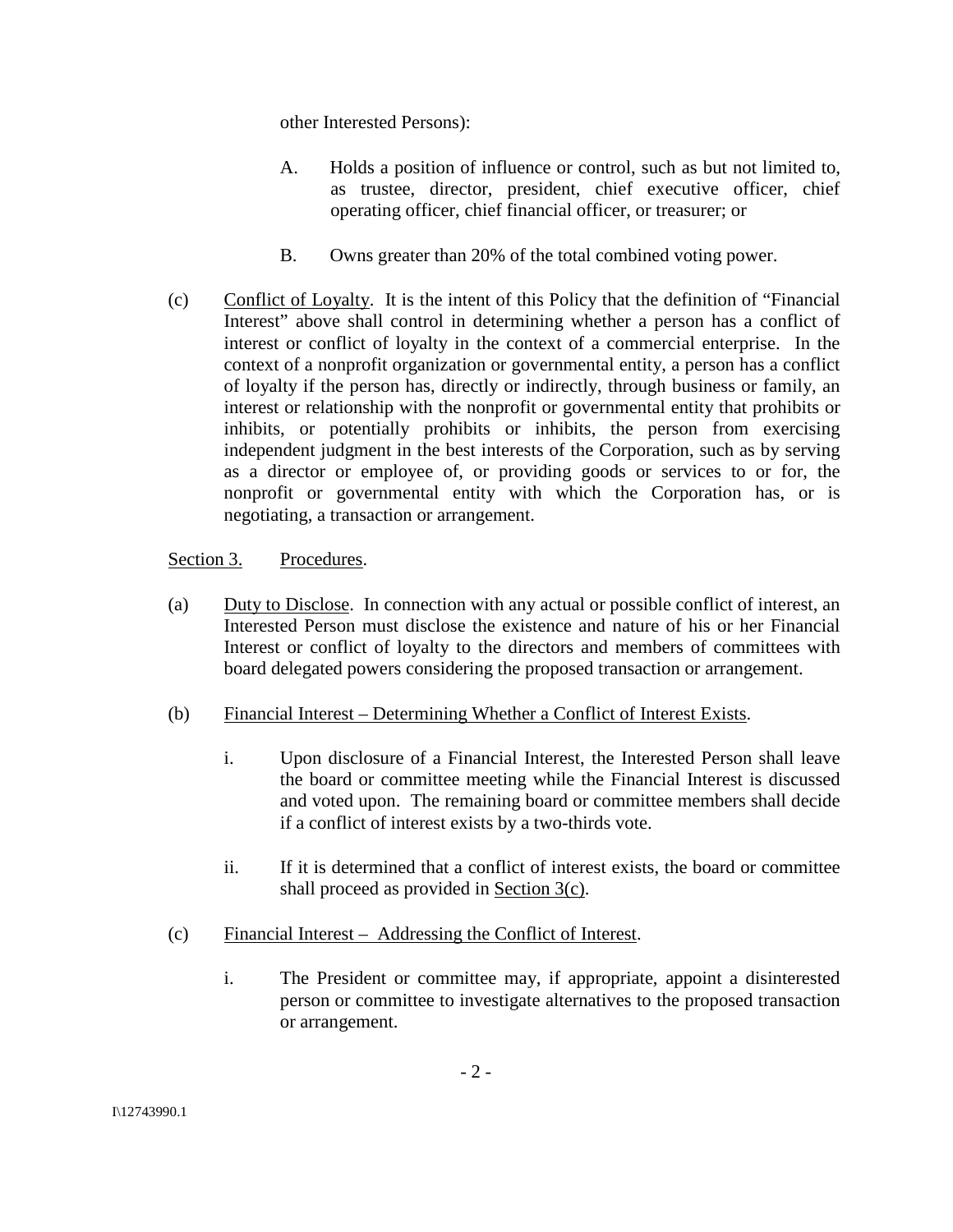- ii. After exercising due diligence, the board or committee shall determine whether the Corporation can obtain a more advantageous transaction or arrangement with reasonable efforts from a person or entity that would not give rise to a conflict of interest.
- iii. If a more advantageous transaction or arrangement is not reasonably attainable under circumstances that would not give rise to a conflict of interest, the board or committee shall determine by a majority vote of the directors (excluding an Interested Person who has a Financial Interest) whether the transaction or arrangement is in the Corporation's best interest and for its own benefit and whether the transaction is fair and reasonable to the Corporation and shall make its decision as to whether to enter into the transaction or arrangement in conformity with such determination.
- iv. In determining whether to enter into the transaction or arrangement under Section 3(c)iii., the board or committee may request that the Interested Person provide additional information to the board or committee. The Interested Person shall not be present or participate in the vote on whether to enter into such transaction, but may be counted for purposes of determining the existence of a quorum. If the Interested Person is counted for quorum purposes, the action must be approved by a sufficient number of votes based upon that quorum. For example, if a majority vote of the quorum is required to approve an action, and eight (8) directors constitute a quorum, the action must be approved by five (5) of the seven (7) disinterested directors voting on the transaction or arrangement.
- (d) Conflict of Loyalty. Upon disclosure of a conflict of loyalty, the board or committee shall proceed with a vote on the proposed transaction or arrangement after the exercise of due diligence and the investigation of alternatives to determine whether a more advantageous transaction or arrangement exists. The director with a conflict of loyalty may provide information to the board or committee upon request, may vote on whether to enter into such transaction or arrangement, and may be counted for quorum purposes.
- (e) Violations of the Conflict of Interest Policy.
	- i. If the board or committee has reasonable cause to believe that an Interested Person has failed to disclose actual or possible conflicts of interest, it shall inform the Interested Person of the basis for such belief and afford the Interested Person an opportunity to explain the alleged failure to disclose.
	- ii. If, after hearing the response of the Interested Person and making such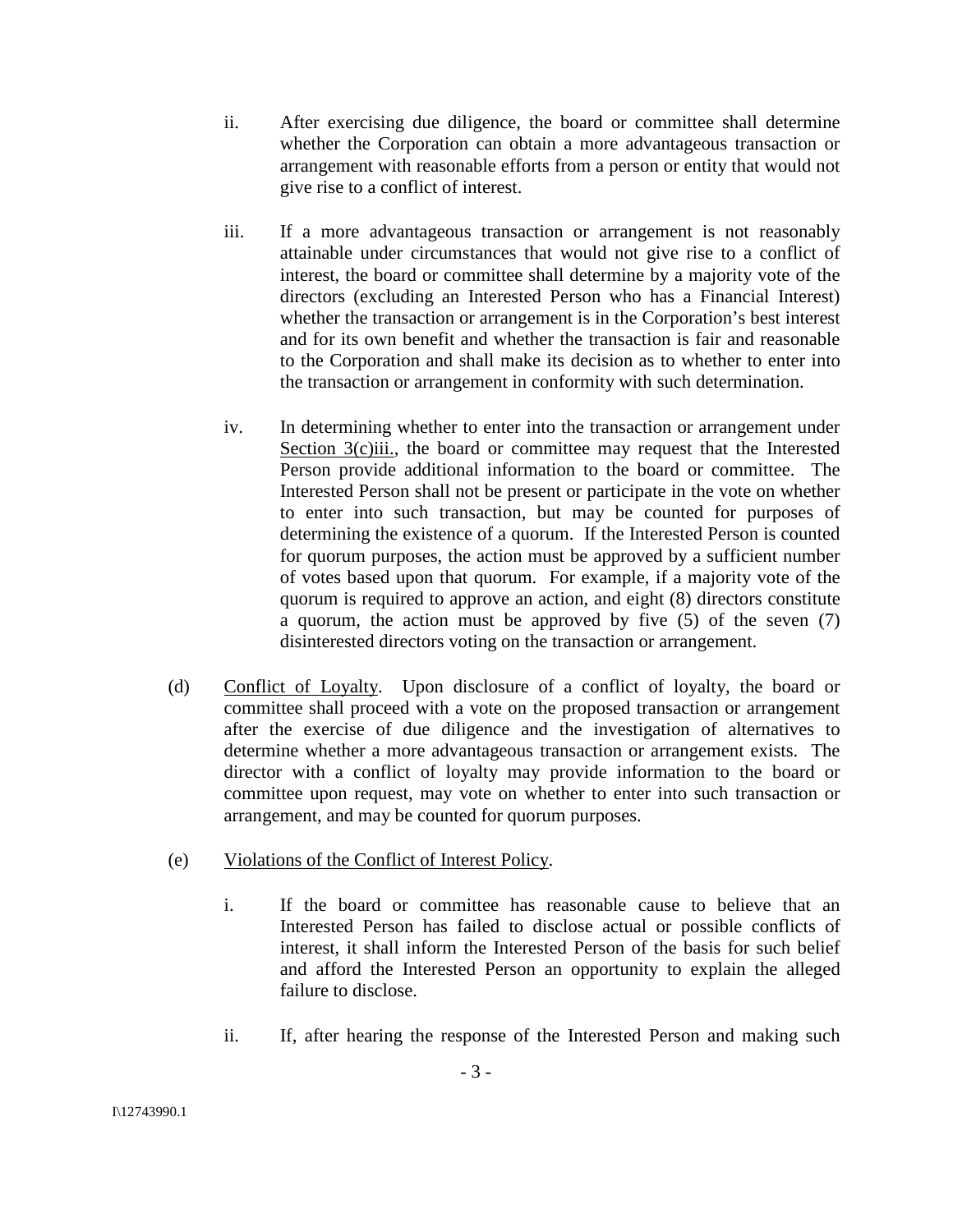further investigation as may be warranted in the circumstances, the board or committee determines that the Interested Person has in fact failed to disclose an actual or possible conflict of interest, it shall take appropriate disciplinary and corrective action.

Section 4. No Excess Benefit Transaction. In considering any transaction or conflict of interest, the Corporation shall avoid any excess benefit transaction as defined by Section 4958 of the Internal Revenue Code of 1986, as amended, and corresponding Treasury Regulations. In this regard, any conflict of interest will likely be governed also by the terms of the Corporation's Intermediate Sanctions Policy.

Section 5. Records of Proceedings. The minutes of the board and all committees with board delegated powers shall contain:

- (a) the names of the persons who disclosed or otherwise were found to have a Financial Interest or conflict of loyalty in connection with an actual or possible conflict of interest, the nature of the Financial Interest or conflict of loyalty, any action taken to determine whether a conflict of interest was present, and the board's or committee's decision as to whether a conflict of interest in fact existed; and
- (b) the names of the persons who were present for discussions and votes relating to the transaction or arrangement, the content of the discussion, including any alternatives to the proposed transaction or arrangement, and a record of any votes taken in connection therewith.

Section 6. Annual Statements. Each director, principal officer and member of a committee with board delegated powers shall annually sign a statement similar to that attached as Exhibit A which affirms that such person:

- (a) has received a copy of the conflict of interest policy;
- (b) has read and understands the policy;
- (c) has agreed to comply with the policy; and
- (d) understands that the Corporation is a charitable organization and that in order to maintain its federal tax exemption it must engage primarily in activities which accomplish one or more of its tax-exempt purposes.

Section 7. Periodic Reviews. To ensure that the Corporation operates in a manner consistent with its charitable purposes and that it does not engage in activities that could jeopardize its status as an organization exempt from federal income tax, periodic reviews shall be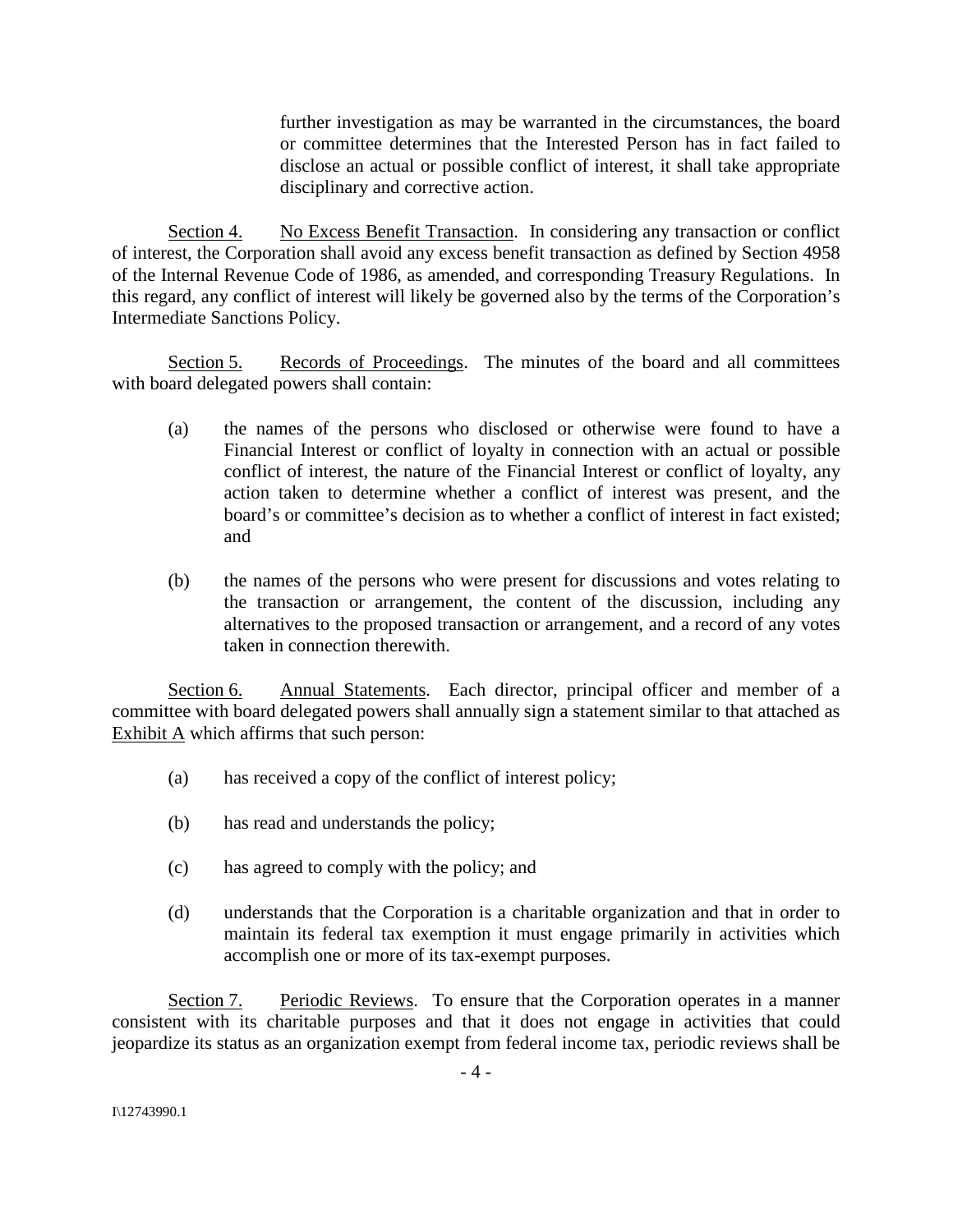conducted. The periodic reviews shall, at a minimum, assess whether compensation arrangements and benefits are reasonable and are the result of arm's-length bargaining.

Section 8. Use of Outside Experts. In conducting the periodic reviews provided for in Section 7, the Corporation may, but need not, use outside advisors. If outside advisors are used, their use shall not relieve the Board of its responsibility for ensuring that periodic reviews are conducted.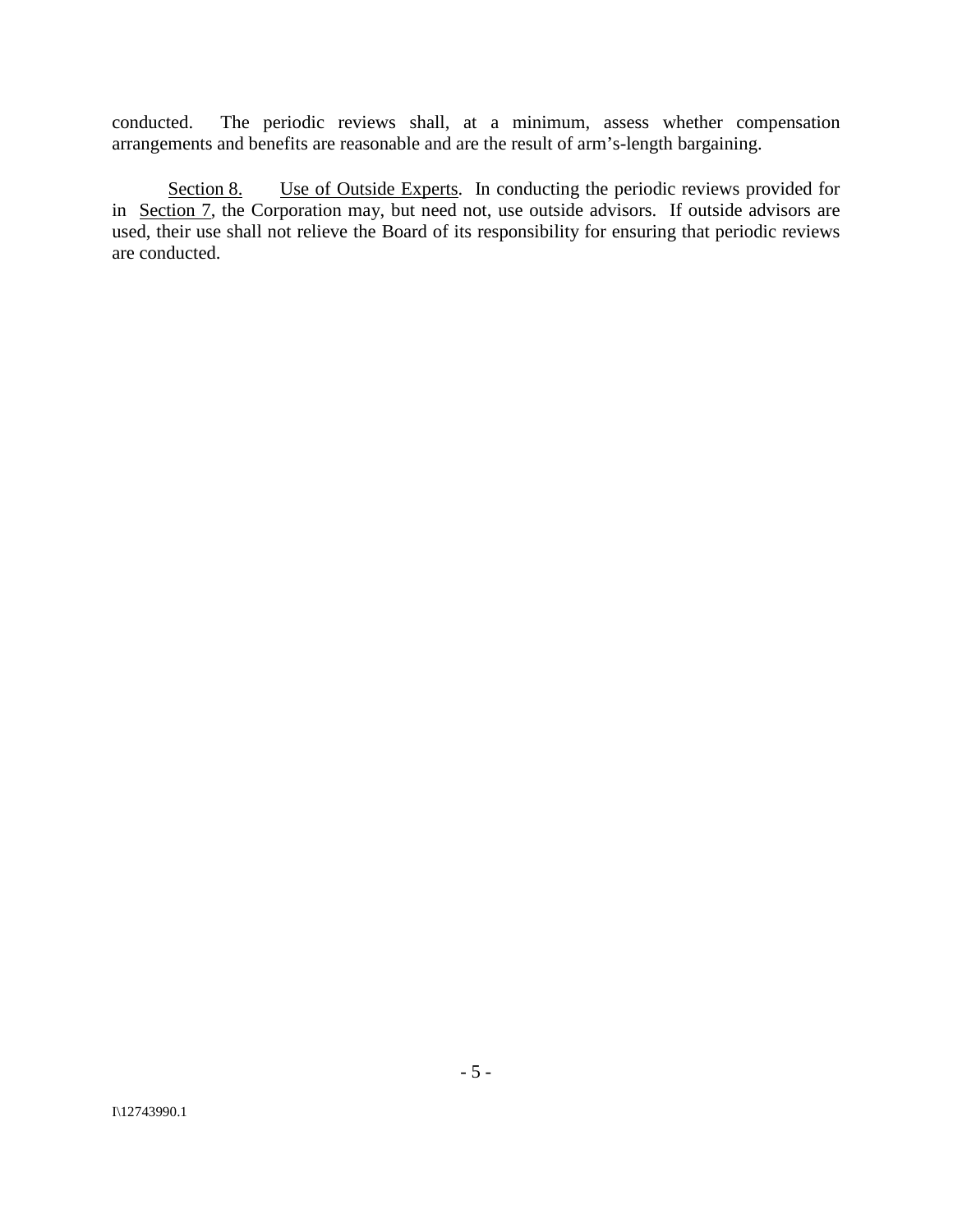## **EXHIBIT A**

# **CONFLICT OF INTEREST STATEMENT**

#### To: Board of Directors, Young Audiences of Indiana, Inc. (d/b/a Arts for Learning)

I, the undersigned, associated with the above-captioned Corporation (hereinafter the "Corporation") in a capacity of director, principal officer, key employee, or member of a committee with board delegated powers represent that as of the date specified below, I have the Financial Interests described below.

In accordance with the Corporation's duly adopted Conflict of Interest Policy, I understand that I have a "Financial Interest" if I have, or as a result of a transaction at issue will have, a compensation or other financial arrangement with the Corporation, including but not limited to, a sale, exchange or leasing of property; the lending of money or other extension of credit; the furnishing of goods, services or facilities, including specifically the provision of services as a vendor; the payment of compensation (or payment or reimbursement of expenses); or the receipt of, or use of, the income or assets of the Corporation.

Furthermore, I have a "Financial Interest" if I, together with my family:

A. Hold a position of influence or control, such as but not limited to, as trustee, director, president, chief executive officer, chief operating officer, chief financial officer, or treasurer of a corporation, partnership or other legal entity that enters a transaction with the Corporation; or

B. Own greater than 20% of the total combined voting power of a corporation, partnership or other legal entity that enters a transaction with the Corporation.

As of this date, I have the following Financial Interests:

As of this date, I am employed by, or am a principal of:

I declare that I will inform the President (or in the case of the President, the Board of Directors) of the Corporation, in writing, of any material change in the information I have provided herein.

\_\_\_\_\_\_\_\_\_\_\_\_\_\_\_\_\_\_\_\_\_\_\_\_\_\_\_\_\_\_\_\_\_\_\_\_\_\_\_\_\_\_\_\_\_\_\_\_\_\_\_\_\_\_\_\_\_\_\_\_\_\_\_\_\_\_\_\_\_\_\_\_\_\_\_\_\_\_ \_\_\_\_\_\_\_\_\_\_\_\_\_\_\_\_\_\_\_\_\_\_\_\_\_\_\_\_\_\_\_\_\_\_\_\_\_\_\_\_\_\_\_\_\_\_\_\_\_\_\_\_\_\_\_\_\_\_\_\_\_\_\_\_\_\_\_\_\_\_\_\_\_\_\_\_\_\_

\_\_\_\_\_\_\_\_\_\_\_\_\_\_\_\_\_\_\_\_\_\_\_\_\_\_\_\_\_\_\_\_\_\_\_\_\_\_\_\_\_\_\_\_\_\_\_\_\_\_\_\_\_\_\_\_\_\_\_\_\_\_\_\_\_\_\_\_\_\_\_\_\_\_\_\_\_\_ \_\_\_\_\_\_\_\_\_\_\_\_\_\_\_\_\_\_\_\_\_\_\_\_\_\_\_\_\_\_\_\_\_\_\_\_\_\_\_\_\_\_\_\_\_\_\_\_\_\_\_\_\_\_\_\_\_\_\_\_\_\_\_\_\_\_\_\_\_\_\_\_\_\_\_\_\_\_ \_\_\_\_\_\_\_\_\_\_\_\_\_\_\_\_\_\_\_\_\_\_\_\_\_\_\_\_\_\_\_\_\_\_\_\_\_\_\_\_\_\_\_\_\_\_\_\_\_\_\_\_\_\_\_\_\_\_\_\_\_\_\_\_\_\_\_\_\_\_\_\_\_\_\_\_\_\_ \_\_\_\_\_\_\_\_\_\_\_\_\_\_\_\_\_\_\_\_\_\_\_\_\_\_\_\_\_\_\_\_\_\_\_\_\_\_\_\_\_\_\_\_\_\_\_\_\_\_\_\_\_\_\_\_\_\_\_\_\_\_\_\_\_\_\_\_\_\_\_\_\_\_\_\_\_\_

I\12743990.1